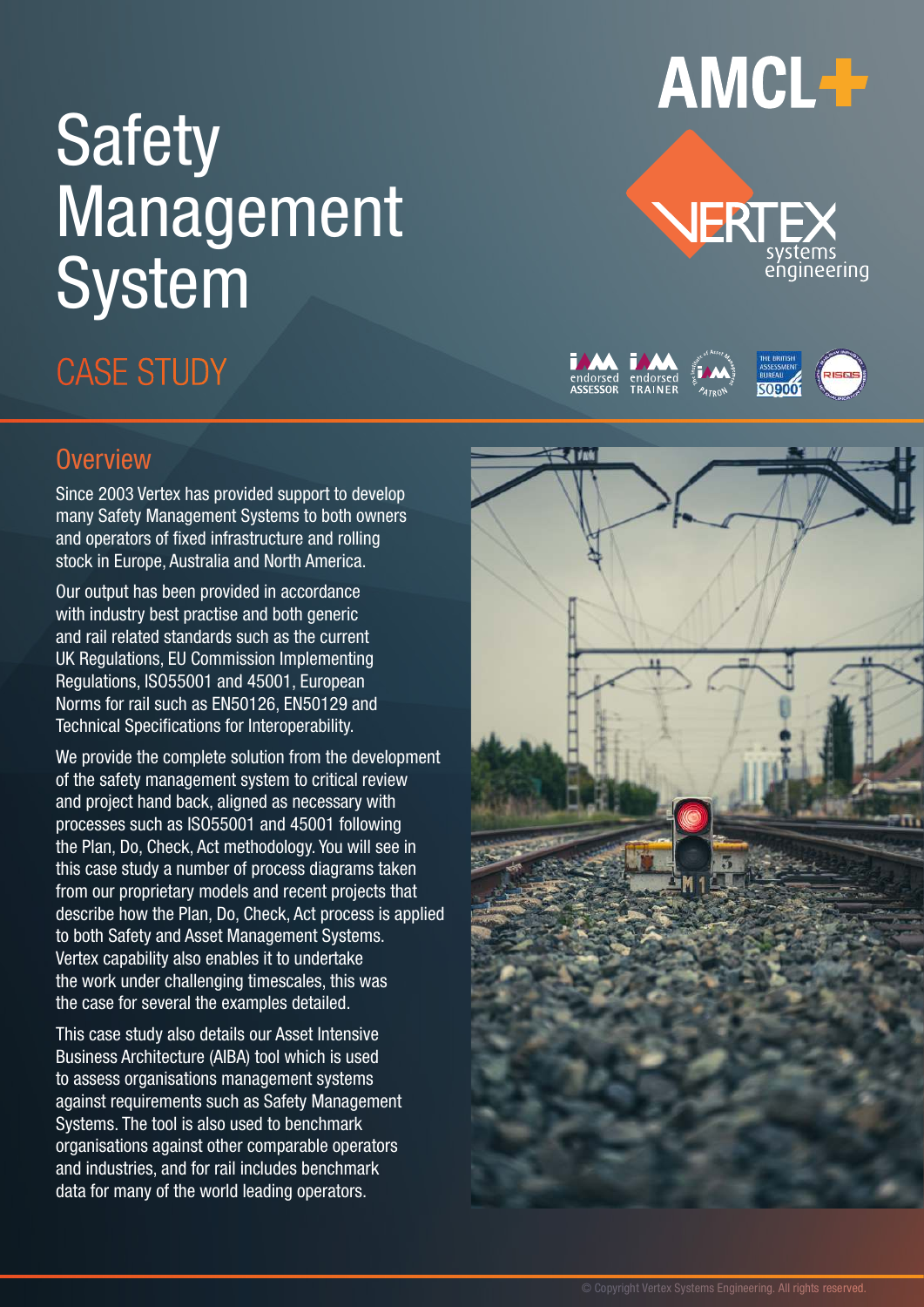#### Example plan for a Safety Managemet System and certification to ISO45001.



#### Example of how the Plan, Do, Check, Act has been applied for a recent rail client organisation.

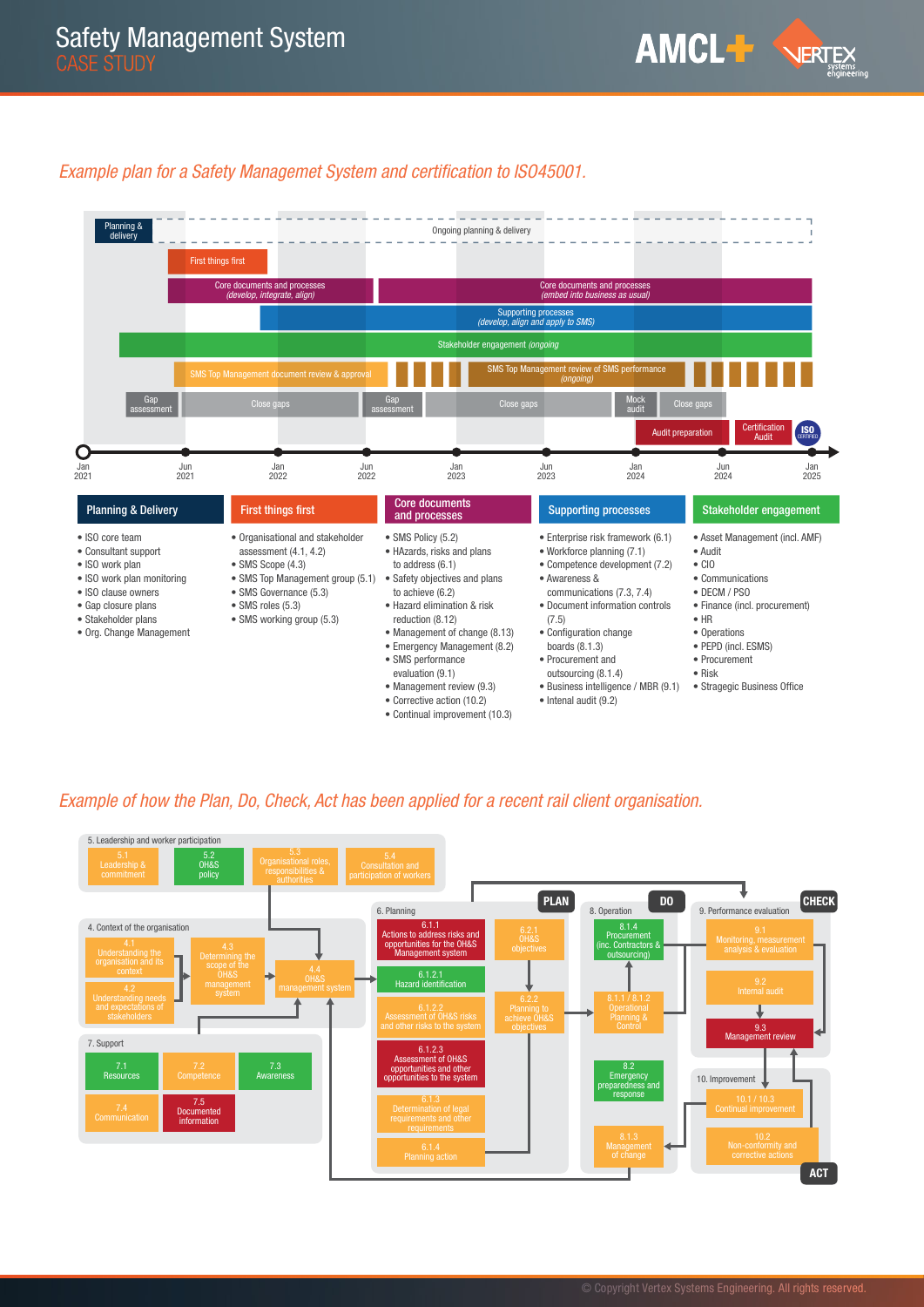**AMCL+ NERTEX** 

We have supported all sizes and types of rail businesses, from national operators to train service operators to equipment suppliers to small organisations. We always apply the same principals of sound management and common sense to our works, backed up by our significant depth of railway operation, maintenance and major to minor new works experience. A management system must be something which adds real value to a business and that can work on an everyday basis – this is what we provide. We adapt how we use our gap analysis tools and experience to match the client's needs, for example there is a clear difference between the needs of a new operator that has to provide its Safety Management System for approval by a regulator to a

single train operator that is undertaking recertification. Examples are where we adapted a passenger train operator existing Safety Management System to include authorisation to undertake infrastructure change, to the adaption of Network Rail and the majority of UK train operators SMS to enable the fitting of Fugro RILA to passenger trains.

Below is a summary of recent and current projects Vertex is providing Safety Engineering support. A number of these have been in progress since the worldwide Covid -19 pandemic started early 2020. Vertex has adapted its working practices to ensure all deliverables are provided even though face to face working is not possible.

| Railway / Organization / Process                                                                                                                       | <b>Project Summary</b>                                                                                                                                                                                                                                                                                                                                                                                                                                                                                                                                                                                                                                                                                                                                                          |
|--------------------------------------------------------------------------------------------------------------------------------------------------------|---------------------------------------------------------------------------------------------------------------------------------------------------------------------------------------------------------------------------------------------------------------------------------------------------------------------------------------------------------------------------------------------------------------------------------------------------------------------------------------------------------------------------------------------------------------------------------------------------------------------------------------------------------------------------------------------------------------------------------------------------------------------------------|
| Australian Rail Track Corporation                                                                                                                      | Freight and passenger operations, major shutdown process, Safety<br>Management System.                                                                                                                                                                                                                                                                                                                                                                                                                                                                                                                                                                                                                                                                                          |
| Common Safety Method and Engineering Safety<br>Management (note, both original 'Yellow Book<br>and now International Engineering Safety<br>Management) | Network Rail, High Speed One, High Speed Two, ProRail, Abellio, First Group,<br>DB, railway suppliers such as Thales, Siemens, Bombardier plus others.<br>Railway areas assessed:<br>Development of Safety Management System<br>Track & Civil (slab, ballast, in road, highway)<br><b>Vehicles</b><br><b>Depots</b><br><b>Traction</b><br>Signalling<br><b>Operations</b><br>Maintenance<br>Power<br><b>Tunnels</b><br>Access control systems<br><b>Emergency Protection systems</b><br><b>Telecoms</b><br>Control systems (traffic management, possession management, incident<br>management)                                                                                                                                                                                  |
| Abellio, Greater Anglia (AGA)                                                                                                                          | Complete replacement of the existing fleet, with the delivery of 1,043 new<br>carriages and many existing vehicles will be refurbished ahead of the arrival<br>of the new fleet. The works also include investment to improve stations,<br>upgrades to depots, new maintenance facilities and route infrastructure<br>upgrades such as power, level crossings and gauging to facilitate the new<br>rolling stock.<br>The clients Safety Management System had to be enhanced to enable<br>AGA to be approved by the regulator to be the proposer of change to<br>infrastructure as well as the new fleet.<br>Vertex provided the adaptions to the SMS and a full suite of engineering<br>and asset management controls required to meet the requirements of the<br>adapted SMS. |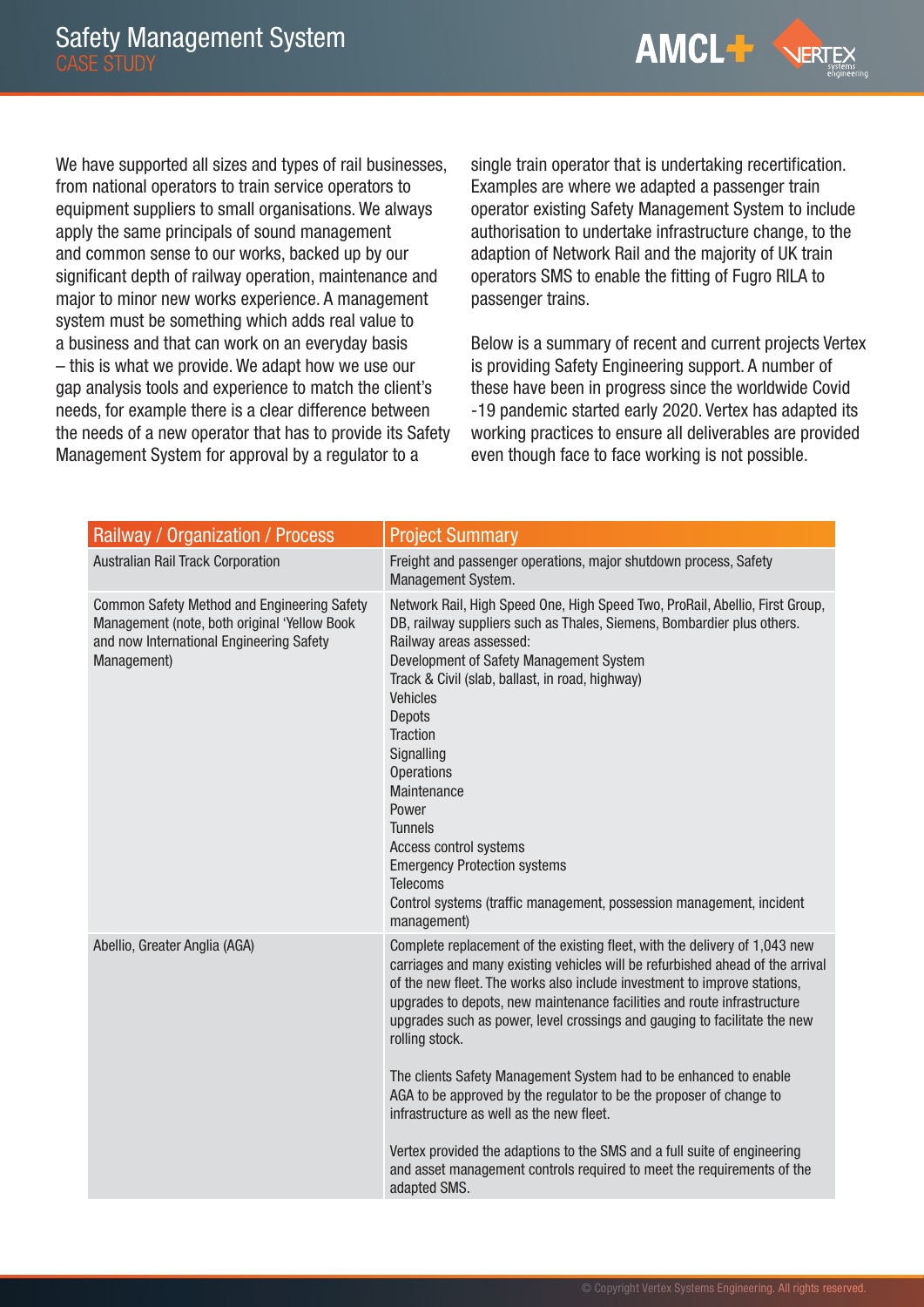

Business and Safety Management landscape determined using the AIBA tool, this supported authorisation by the regulator for main line operation.

| Railway / Organization / Process                                      | <b>Project Summary</b>                                                                                                                                                                                                                                                                                                                                                                                                                     |
|-----------------------------------------------------------------------|--------------------------------------------------------------------------------------------------------------------------------------------------------------------------------------------------------------------------------------------------------------------------------------------------------------------------------------------------------------------------------------------------------------------------------------------|
| Crossrail, UK                                                         | Framework supplier of Safety Engineering services for the Crossrail<br>programme. Currently supporting the configuration controls and transition<br>from Trial Running into Trial Operations.                                                                                                                                                                                                                                              |
| Docklands Light Railway, UK                                           | Passenger operation changes, Safety Management System, application of<br>new systems from SIL0 to SIL4                                                                                                                                                                                                                                                                                                                                     |
| ETCS Level 1 to Level 3 including L3 Hybrid,<br>Europe                | Freight and passenger operations, new systems, new procedures, incidents,<br>regulatory approvals, major shutdown process, new standards, Safety<br>Management System, testing and rollout of ETCS L1 to L3 Hybrid.<br>Review of maintenance strategy and reliability centred maintenance<br>approach.                                                                                                                                     |
| Fugro, Netherlands<br>RILA use in UK and template for other countries | We developed the Safety Management System, process and Safety Case<br>for the operation of RILA equipment across the UK rail network. A Safety<br>Case was required for the infrastructure operator and a template operators<br>safety case was provided for use by numerous train and freight operators.<br>We staged the applications to match the risks from initial demonstrations to<br>trials and then full unconstrained operation. |

AMCL<sup>+</sup> VERTEX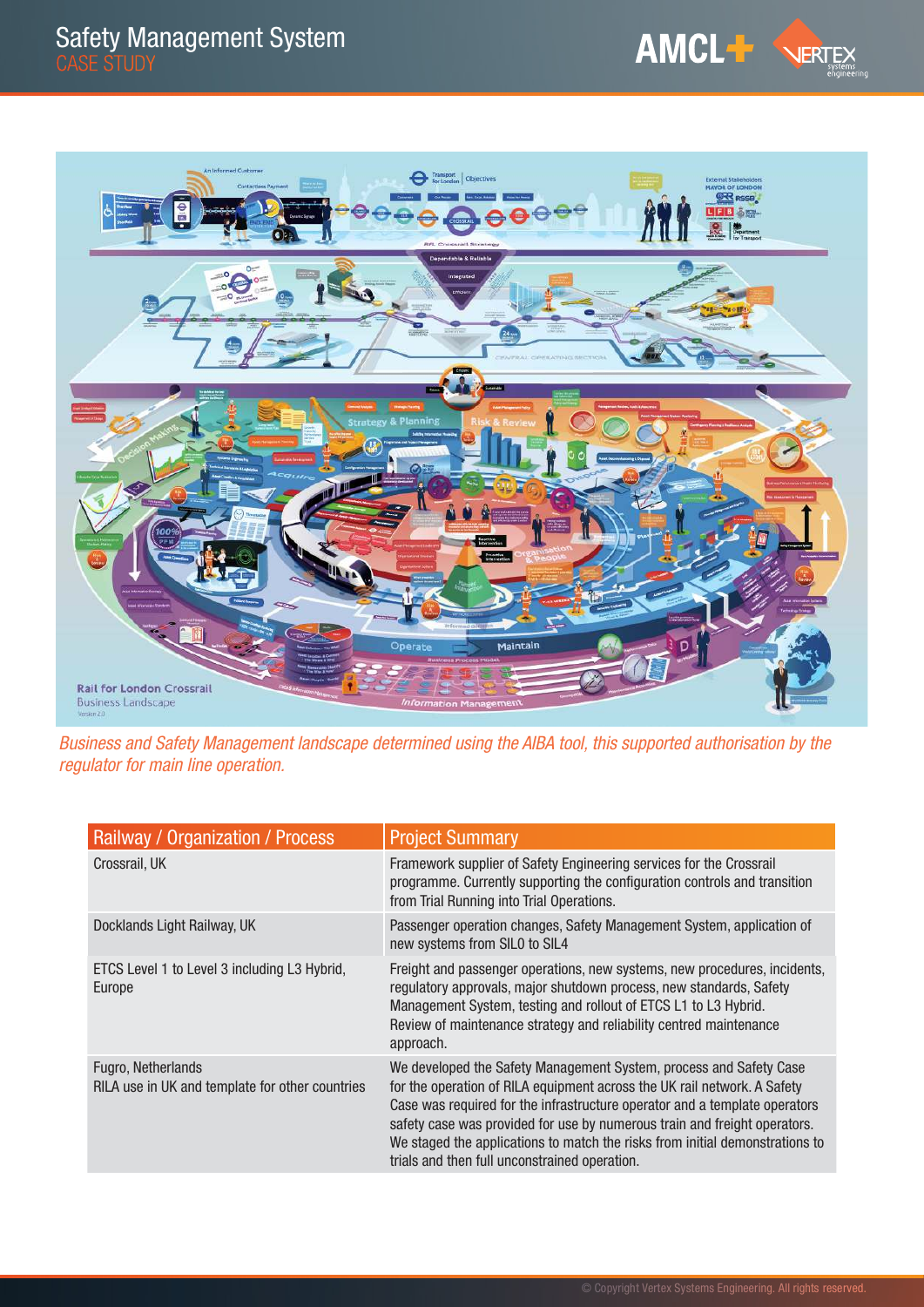| <b>Railway / Organization / Process</b> | <b>Project Summary</b>                                                                                                                                                             |
|-----------------------------------------|------------------------------------------------------------------------------------------------------------------------------------------------------------------------------------|
| High Speed One, UK                      | Framework supplier of Safety Management services since 2015 to date. The<br>works have included assessment of maintenance to Cyber Security.                                       |
| High Speed Two, UK                      | Development of safety requirements required for the Phase 1 and 2A new<br>railway<br>Development of maintenance requirements for the new infrastructure assets                     |
| LUL, UK                                 | Change in operational processes, standards and impact to workforce                                                                                                                 |
| Metrolinx, Canada                       | Safety management controls as part of the provision of new Target<br>Operating Model for all rail infrastructure and Fleet operations, maintenance<br>and capital works            |
| Network Rail, UK                        | Safety Assessment of the Great Western Electrification                                                                                                                             |
| NR High Speed, UK                       | Numerous safety cases and safety assessments of changes to the control<br>system and changes to the operation and maintenance practices                                            |
| Perth Transport Authority, Australia    | Assessment of safety controls associated with the maintenance of signalling,<br>track, facilities and plant                                                                        |
| ProRail, Netherlands                    | ETCS L3 Hybrid safety case. Assessment of major system change<br>programmes.                                                                                                       |
| Rail for London Infrastructure          | Providing change assurance services and controls to meet the requirements<br>detailed by the Main Line Authorisation application for the Safety<br>Management System.              |
|                                         | A highly experienced team has been supplied to deliver the outputs required<br>for the client, the scope includes developing the client's capability over the<br>project duration. |
| Stadler, Switzerland                    | Flirt trains for Abellio and associated operational changes and new depots                                                                                                         |



AMCL<sup>-1</sup> VERTEX